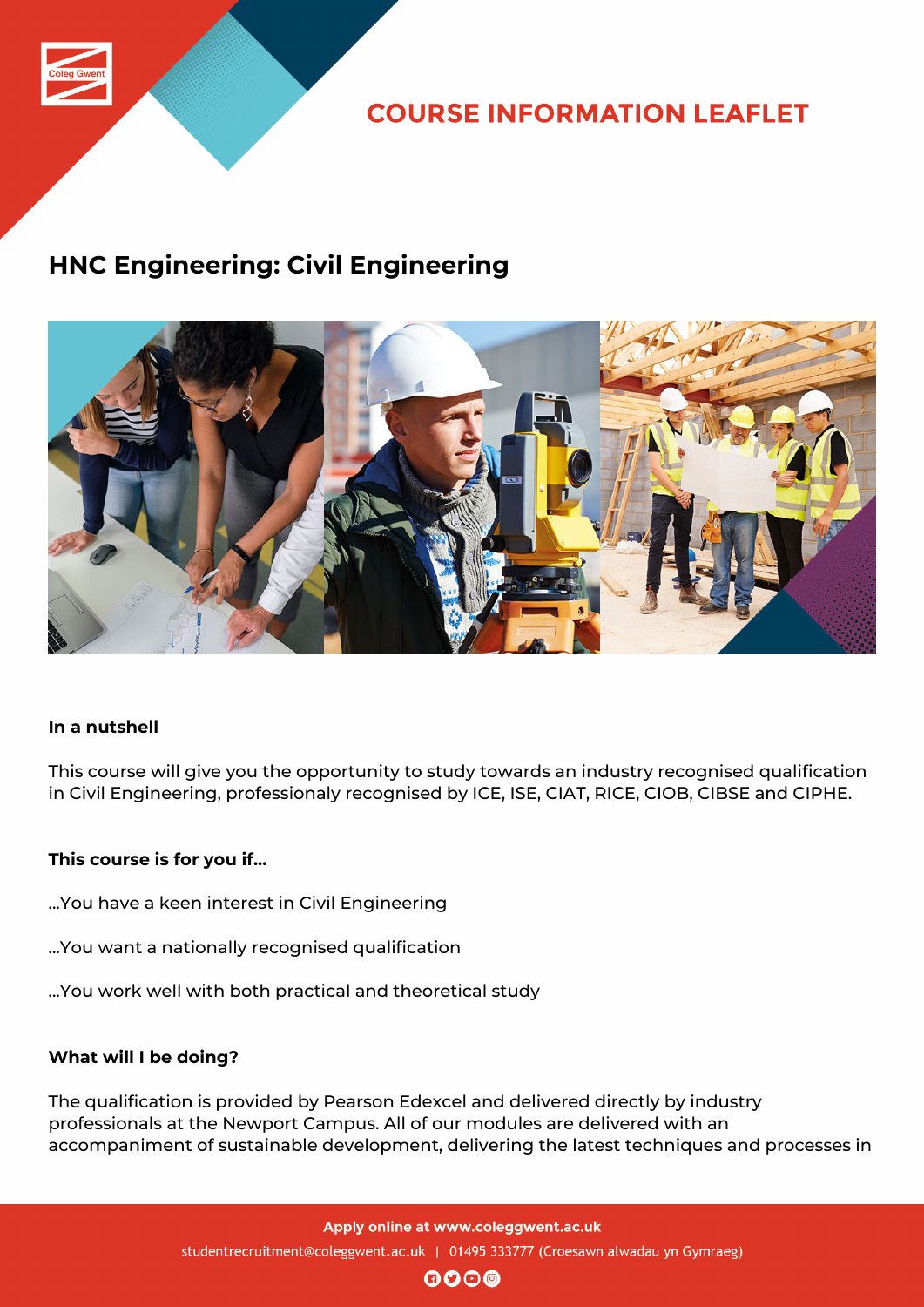

# **COURSE INFORMATION LEAFLET**

graphical project-based modules.

Modules include:

Individual Project Construction Technology Science and material Construction practice and Management Structual Analysis and design **Hydraulics** Mathematics in Construction

Sessions are a blend of lectures, design studios and practical experimentation, based around real project scenarios and simulated problems.

We offer the HNC over 1-2 years, with 8 modules to complete. Day release on Tuesday for Part Time, and two day release on Tuesday and Thursday for Full time.

Personalised situations can be accommodated.

### **What is expected of me?**

Once on the course, we expect full commitment and passion for your studies and you will need to compliment your college time with studies in your own time.

#### **What comes next?**

If you successfully achieve your HNC you can continue on and study to gain your HND in Construction and the Built Environment at our Newport campus.

Many of those currently working within management tiers in large construction and civil engineering firms are qualified to HNC level. Completing an HNC and potentially an HND will provide opportunities for a management career, as well as future progression and future education.

The further natural progression from the HNC and/or HND, is to take advantage of our links with local Universities and discuss options for a BEng, or BSE Eng in Civil Engineering. This can also be used as a route into Structural Engineering.